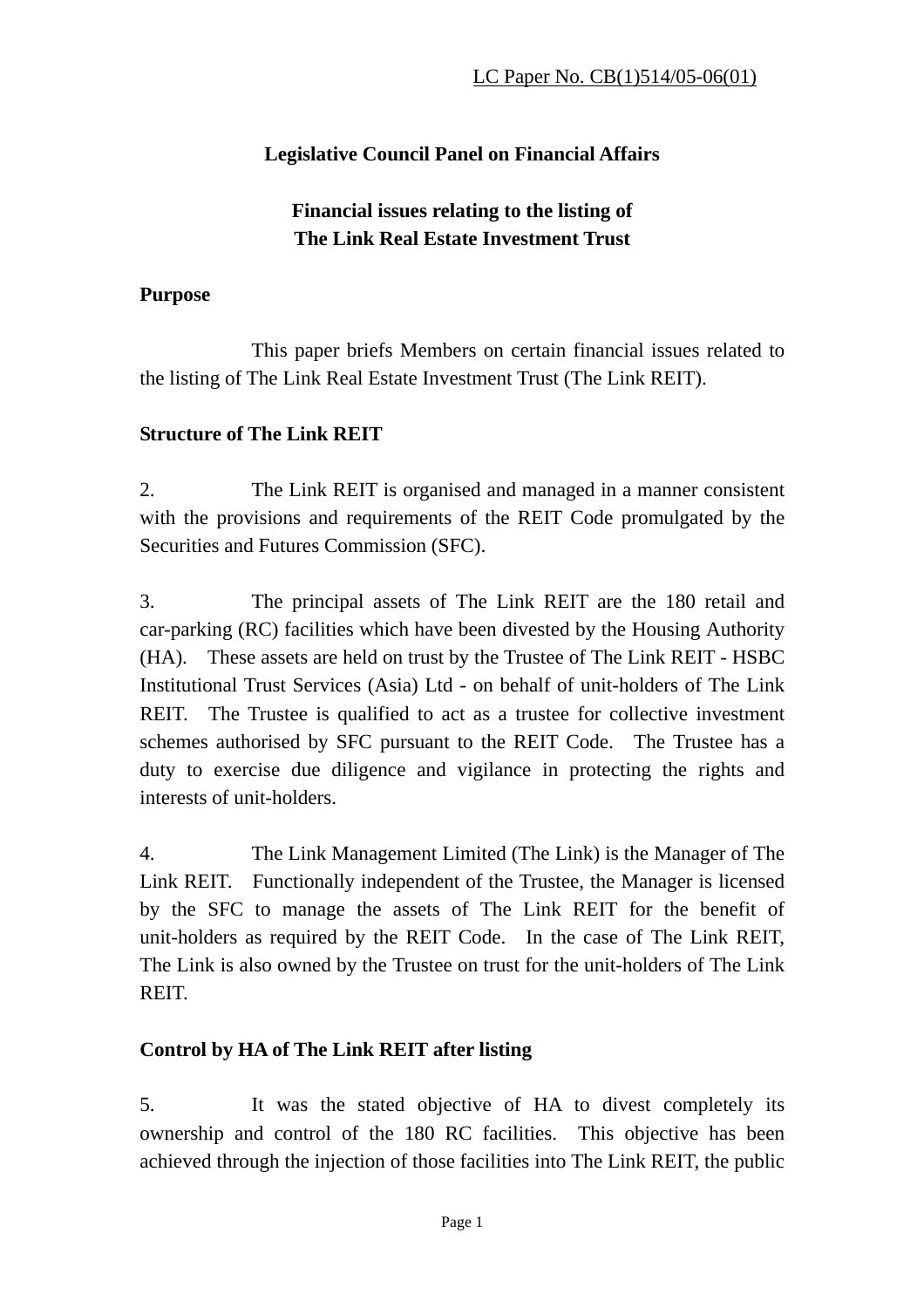listing of The Link REIT on 25 November 2005, and the exercise of the over-allotment option<sup>1</sup> by the underwriters for the listing on 2 December 2005. After the divestment, HA does not have any interest in The Link and The Link is fully independent of HA.

6. In July 2005, the Court of Final Appeal (CFA) has affirmed that the divestment by HA of RC facilities is consistent with HA's object, as laid down in Section 4(1) of the Housing Ordinance, "to secure the provision of housing and such amenities ancillary thereto as (HA) thinks fit". CFA has ruled that to secure the provision of RC facilities does not mean that HA needs itself to be the direct provider, but HA secures the provision of RC facilities so long as the RC facilities are available, although they are provided not by HA but by a third party. CFA opines that tenants of public rental housing do not have a statutory right to the continued retention and control by HA of the RC facilities, while the tenants are still using the facilities. In reaching its conclusions, CFA has noted that The Link will adopt a market-oriented commercial approach in operating the RC facilities, whereas HA's approach may not always be in line with private sector practice, and that under The Link REIT, there may be changes in relation to the operation of the RC facilities, including, for example, the tenant trade mix.

#### **Impact of emergence of significant unit-holders**

7. As the Secretary for Housing, Planning and Lands stated in his closing speech during the Legislative Council Adjournment Debate on 1 December 2004 on the divestment, in a free economy like Hong Kong, trading will follow market forces and the Government will not preclude any investor from acquiring units of The Link REIT from the market to become a significant unit-holder.

8. Nevertheless, in designing the structure of the divestment vehicle, HA has taken into account the multiple layers of protection available to a REIT, with a view to addressing concerns about one or a group of investors acquiring a controlling interest in The Link REIT.

9. A REIT is under the oversight of an independent, professional

 $\frac{1}{1}$  The over-allotment option is a right exercisable at the discretion of the underwriters. It forms part of a technical arrangement commonly deployed for the sole purpose of post-listing stabilisation of unit price.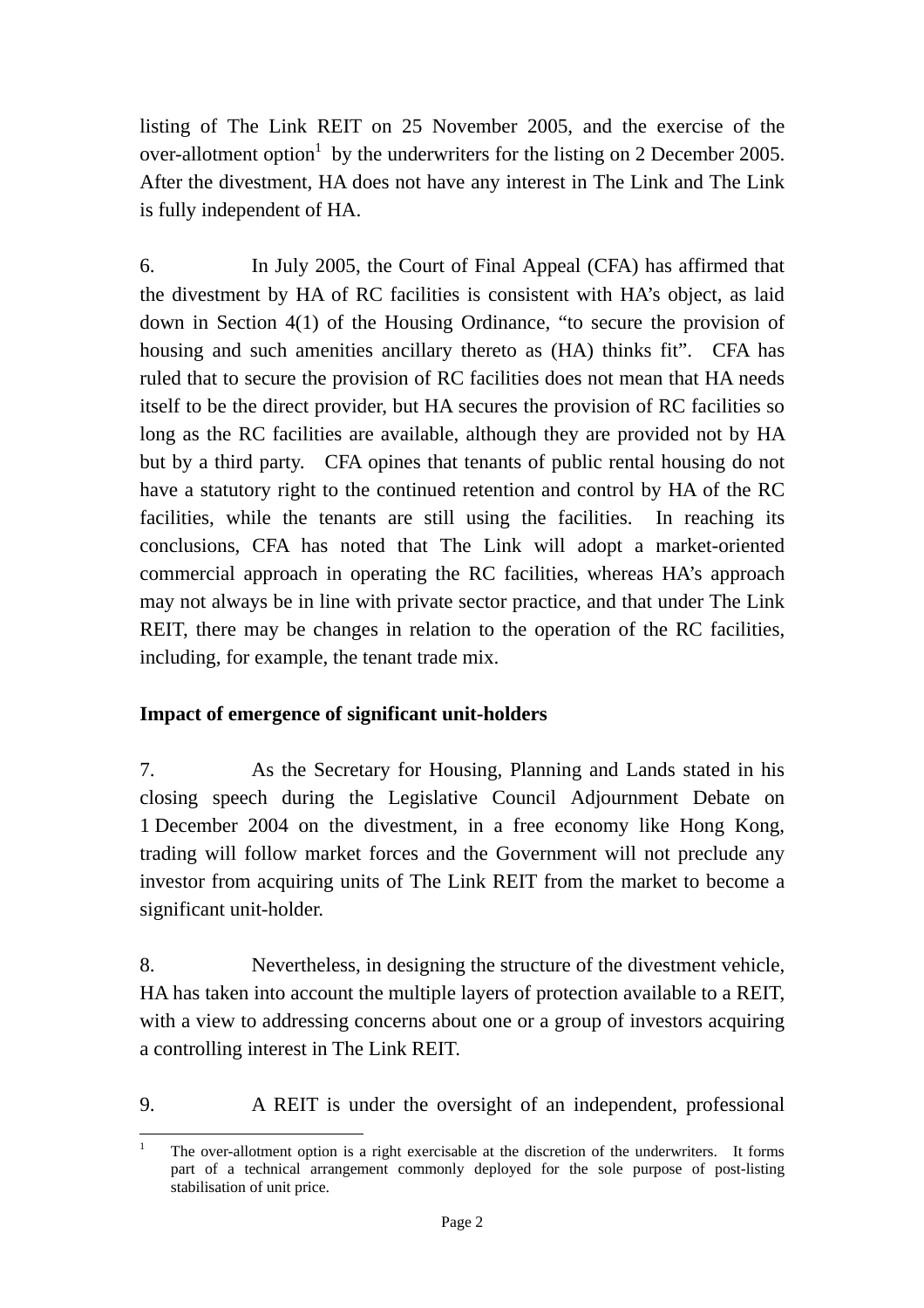trustee; regulated by SFC under the REIT Code; and managed by a manager licensed and monitored by SFC. Under the REIT Code and/or the Trust Deed of The Link REIT, there are, in particular, the following features that may limit the ability of a significant unit-holder from controlling The Link REIT to its advantage beyond what is realised by unit-holders generally–

- (a) The Link REIT's key business must be to invest in real estate which will generally produce sustainable income. It cannot engage in property development or speculative investments. If The Link REIT wishes to sell a property within two years of its acquisition, the sale must be approved at a general meeting of unit-holders by a special resolution<sup>2</sup>.
- (b) No unit-holder has a right to require that any assets of The Link REIT be transferred to him. A significant holder<sup>3</sup> and its related parties are prohibited from voting their units or being part of a quorum for any meeting of unit-holders convened to approve any matter in which the significant holder has a material interest in the business to be conducted.
- (c) If The Link REIT is terminated, its real estate assets must be disposed of under the oversight of the Trustee by either public auction or open tender. Proceeds from the disposal will then be distributed to all unit-holders according to provisions of the Trustee Deed.
- (d) There is no provision which compels minority unit-holders to sell their units to any significant unit-holder.
- (e) Under the REIT Code, the Manager is required to distribute to unit-holders as dividends each year at least 90% of the audited annual net income after tax of The Link REIT.
- (f) The gearing ratio of The Link REIT cannot exceed 45% of its gross asset value.

 $\frac{1}{2}$  The passing of a special resolution requires a quorum of two or more unit-holders holding at least  $25\%$  of all units in issue.

Under the Trust Deed, a significant holder means a person who owns 10% or more of the units in issue.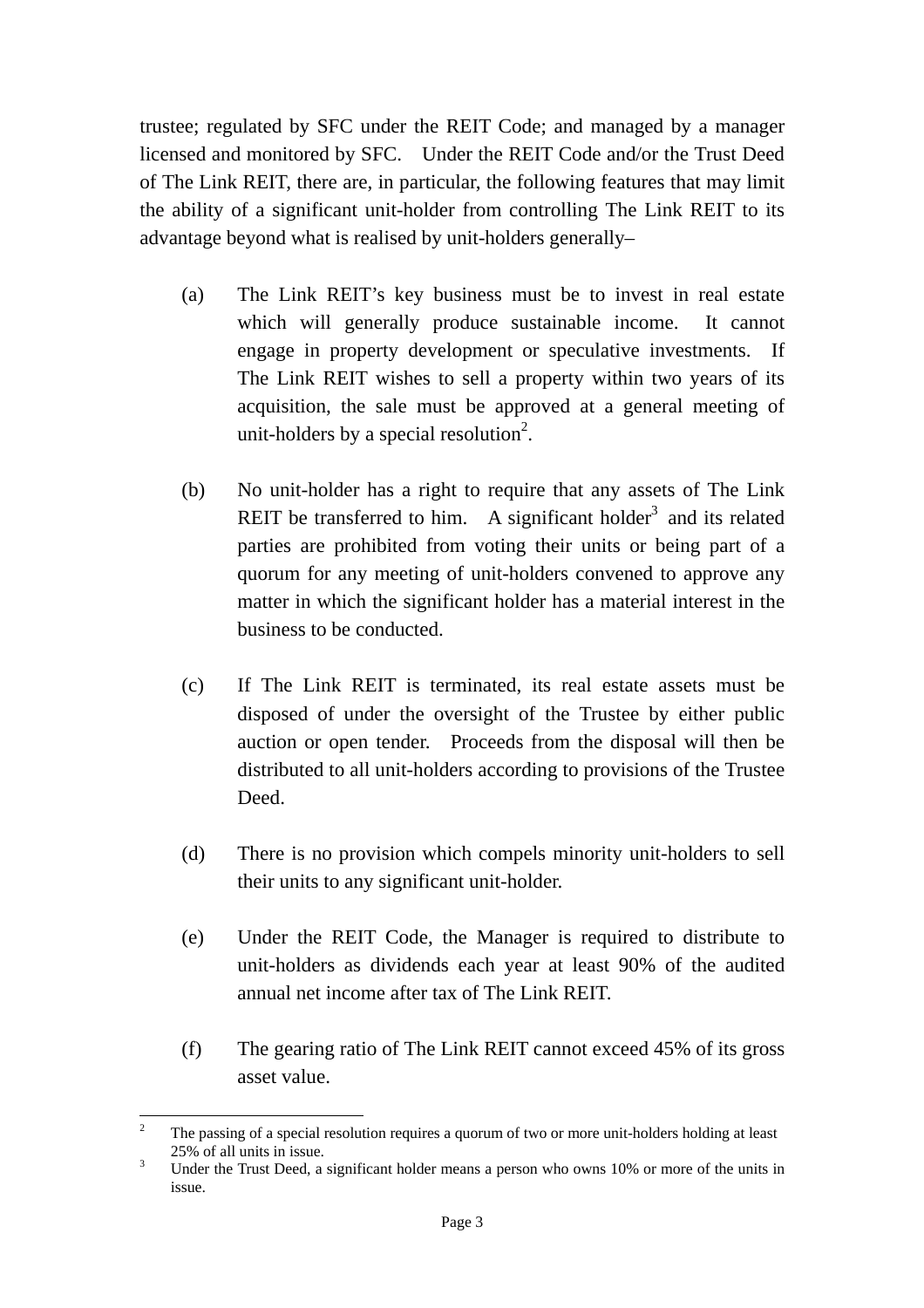10. In establishing The Link, HA has put into place certain best-practice corporate governance policies, endorsed by SFC and published in the Offering Circular, including but not limited to the following features –

- (a) at least half of the directors of The Link's Board of Directors must be independent non-executive directors;
- (b) the chairman of The Link's Board of Directors must be an independent non-executive director; and
- (c) an independent director cannot be an individual who is or was connected with a significant holder of The Link REIT within two years immediately prior to the date of his proposed appointment.

The above features will help to ensure that The Link will operate in a way that serves the interests of all the unit-holders as a whole, rather than the specific interests of some significant unit-holders.

11. The emergence of a significant unit-holder will not affect the facilities under The Link REIT being continuously used for retail and car-parking purposes, and will not affect the terms of use prescribed by the applicable government lease.

12. In selling the RC facilities to The Link REIT, HA has imposed certain restrictive covenants on The Link REIT including, in particular, a requirement that, if The Link REIT (or its successors in title) subsequently sells a retail facility or a car-parking facility, subject to certain conditions, that facility must be sold as a whole and not in parts.

#### **Allocation mechanism in Initial Public Offering of The Link REIT**

13. The Initial Public Offering (IPO) of The Link REIT consisted of the Hong Kong Public Offer (HKPO) and the International Offering (IO). Allocations to the HKPO and IO were made in accordance with the terms set out in the Offering Circular for the IPO. Initially, 30% of the units available under the IPO (excluding units under the over-allotment option) were allocated to the HKPO. Since the HKPO was over-subscribed by close to 18 times, more units were allocated to the HKPO according to the clawback mechanism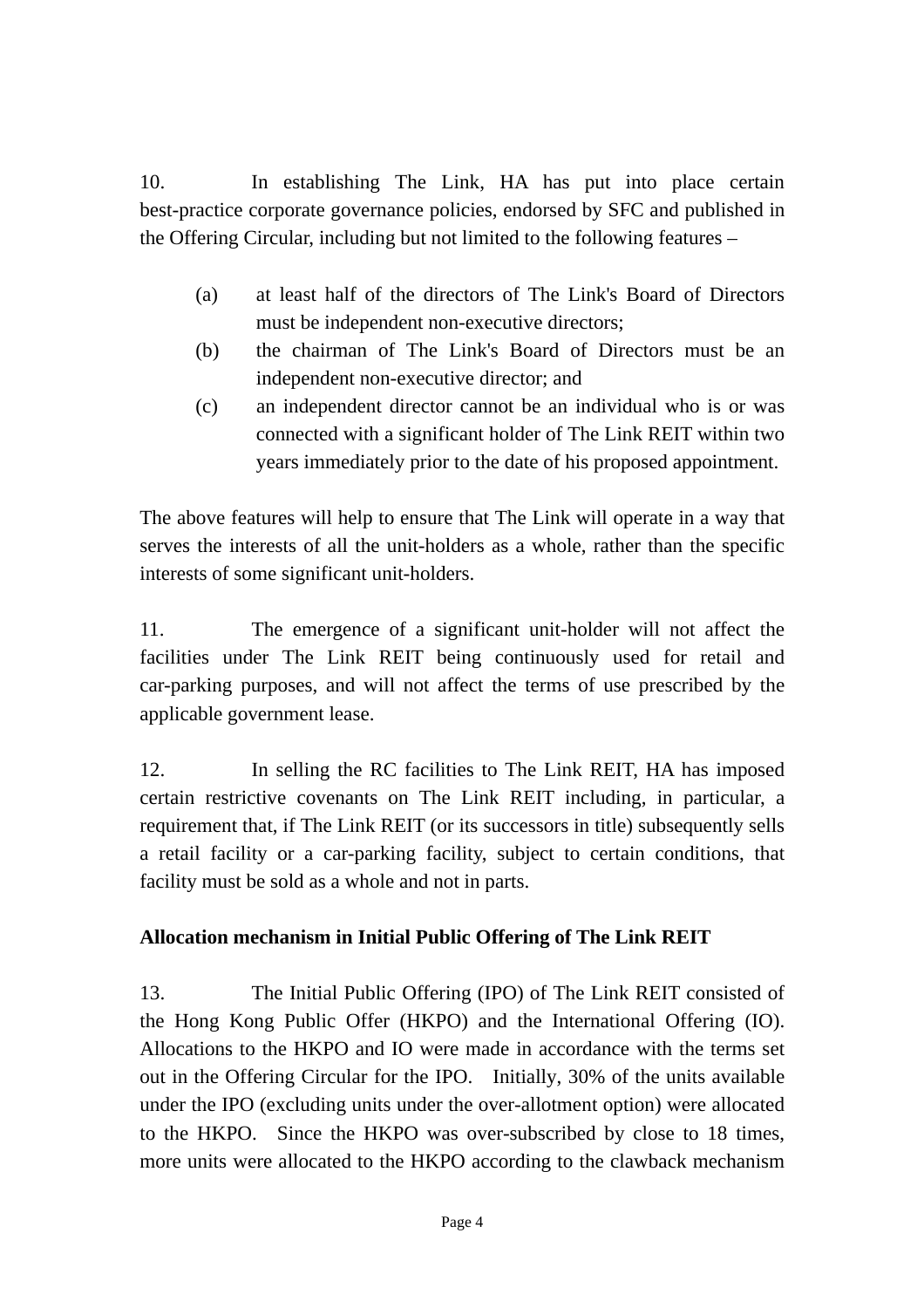stated in the Offering Circular, resulting in a total allocation to the HKPO of 40% of the units available<sup>4</sup> (excluding units already committed to The Link's strategic partner and units under the over-allotment option).

14. In deciding the allocation to the HKPO, HA took into account the level of demand<sup>5</sup> from retail investors and general market conditions prevailing at that time. Allocations to applicants under the HKPO were made so that no valid applicants would get less than what they would have got in the previous offering had they applied for the same amount of units. As a matter of fact -

- $\bullet$  Over 85,000 subscribers were allocated the full amount of units they had applied for.
- Over 60% of those who applied for more than three board lots were allocated more units than in the previous offering.
- On average, 6.7% of the demand under the HKPO was met in this offering, as compared with 4.7% in the previous offering.

Based on feedback from the industry and feedback reported in the media, the allocation to investors under the HKPO has been generally well accepted by the public.

15. As regards allocations under the IO, the 400-plus investors which had subscribed for units were categorised into different tiers according to certain criteria, including participation on the management roadshow, experience in property sector investment, nature and size of the fund under management, and typical investment size, strategy and holding period. MPFs and local charities / foundations were given priority allocations. After approval by HA and the Board of Directors of The Link, these criteria were applied objectively to each single investor by the Joint Global Co-ordinators<sup>6</sup> to finalise allocations in the IPO. The tiering of investors had also been reviewed by the Financial Adviser<sup>7</sup> of HA. Investors in the same tier, subject

 $\frac{1}{4}$  Upon the full exercise of the over allotment option on 2 December, the allocation to the HKPO equated to about 34% of the total allocated units of The Link REIT. Taken into account the allocation to Mandatory Provident Funds and charities or foundations, about 45 per cent of the total units of The Link REIT were allocated to local investors  $\frac{5}{\sqrt{2}}$ . The demand in dellar value wee  $\frac{620}{\sqrt{2}}$  less than that in the grey

The demand in dollar value was 62% less than that in the previous offering, and in terms of number of applications, some 54% lesser.

Goldman Sachs, HSBC and UBS are the Joint Global Coordinators..

<sup>7</sup> JPMorgan is the Financial Adviser to HA.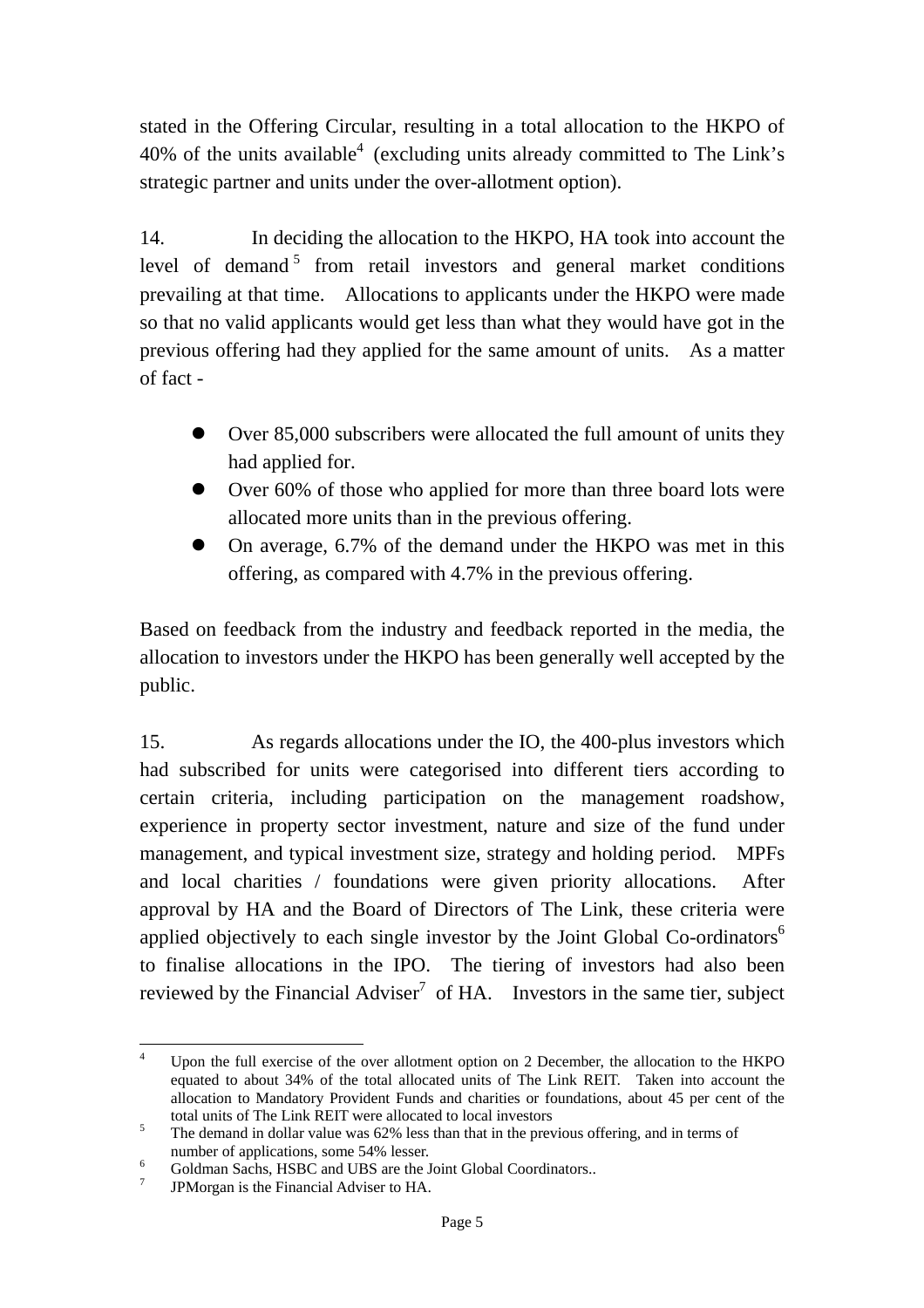to their actual demand, were given broadly the same level of allocations.

## **Disclosure requirements for The Link REIT**

16. Where the IPO for The Link REIT is concerned, any information which may be necessary for investors to make an informed judgement requires disclosure in the Offering Circular. Material information known after the publication of the Offering Circular must be disclosed by a public announcement or where appropriate by the publication of a supplementary Offering Circular.

17. As required by the REIT Code, The Link will ensure that public announcements of material information and developments with respect to The Link REIT will be made on a timely basis in order to keep unit-holders apprised of the position of The Link REIT. Pursuant to its best-practice corporate governance policy, The Link has set up a Disclosures Committee under the Board of Directors to review matters relating to regular, urgent, and forward-looking disclosure of information, and to oversee the continuity, accuracy, clarity, completeness and currency of the information disseminated.

#### **Disclosure requirements for significant unit-holders of The Link REIT**

18. Under the Trust Deed of The Link REIT, a person having an interest in 10% or more of all the units in issue is a "significant holder". A significant holder must notify the Trustee and the Manager of The Link REIT within three business days of acquiring such interest and of every subsequent change in unit-holding by a whole percentage point above such threshold. This is intended to enhance the transparency of any such "significant holding".

## **Declaration of interest requirements for The Link**

19. According to The Link's Compliance Manual, which has been reviewed by SFC, Directors of the Board are required to inform the Board of any interest they may have in relation to a matter being considered and, where a potential or perceived conflict of interest situation arises, they may be excluded from relevant meetings. Directors are also required to inform The Link of their directorships with other companies and their holdings in The Link REIT.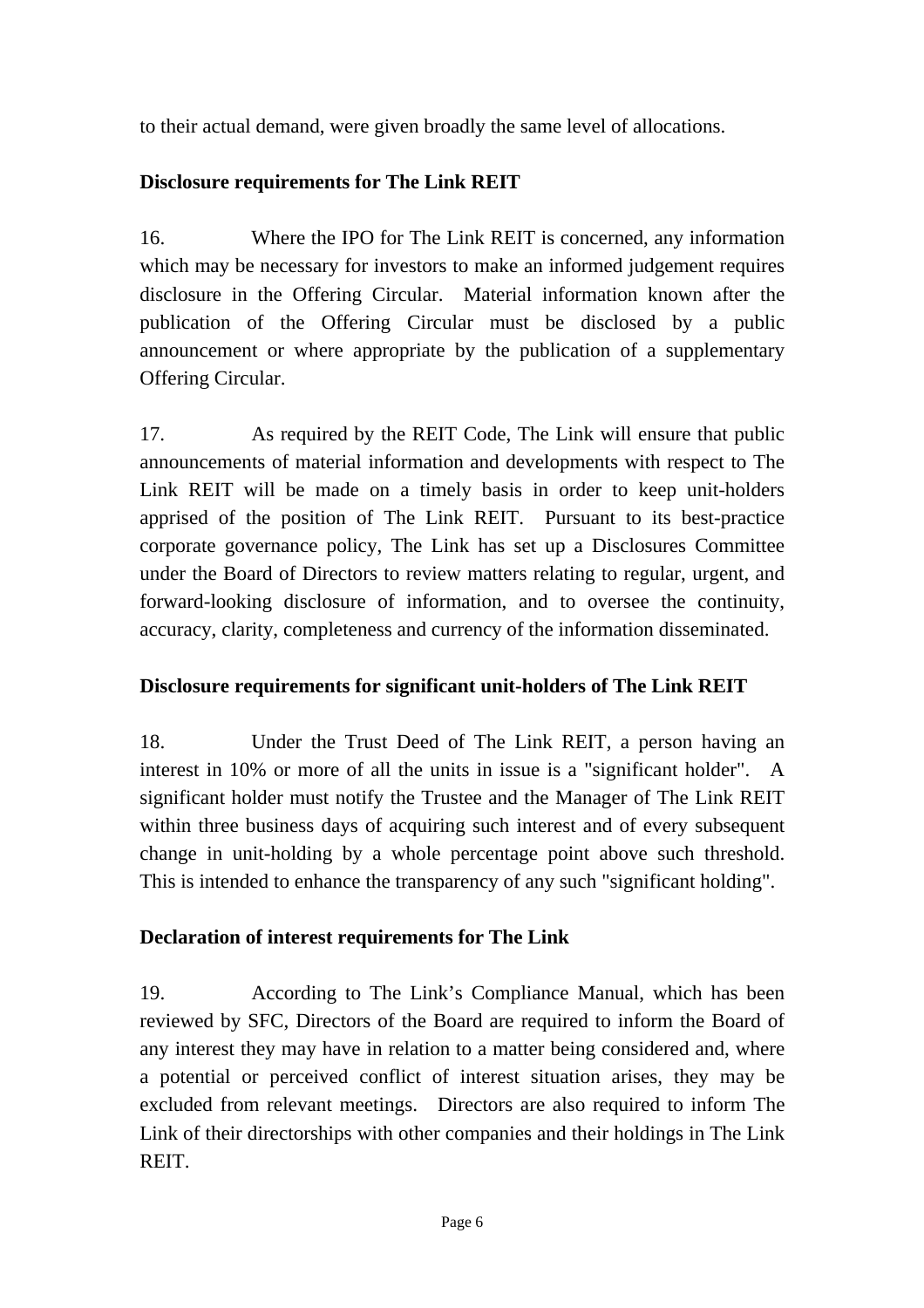# **Question of conflict of interest between Mr Paul Cheng's advisor role with Deutsche Bank and his role as Chairman of the Board of The Link**

20. Mr Paul Cheng became the Chairman of the Board of Directors of The Link on 1 April 2005. Deutsche Bank announced the formal appointment of Mr Cheng as a member of its Asia Pacific Regional Advisory Board on 25 April 2005 (the appointment took effect from 1 April). Mr Cheng informed the HA and The Link about his adviser role with Deutsche Bank shortly before 1 April. The Link included Mr Cheng's advisor role with Deutsche Bank in his profile published on The Link's official website on 1 April.

21. As Deutsche Bank was not involved in the IPO preparatory work or in providing services to The Link or The Link REIT, the question of conflict of interest between Mr. Paul Cheng's advisor role with Deutsche Bank and his role as Chairman of The Link's Board did not arise. His adviser role was not material information that required disclosure in the Offering Circular published on 14 November 2005.

22. Deutsche Bank and Deutsche Asset Management were among the 400-plus subscribers for The Link REIT units under the IO. In accordance with the objective criteria and the procedure set out in paragraph 15 above, Deutsche Bank and Deutsche Asset Management were allocated in total some 13.5 million units, or 0.63% of the total units in issue. Deutsche Bank apparently has acquired additional units from the market after the listing day to increase its total holding to over 5%.

23. During the meeting to decide the pricing and the allocations to investors under the IO, Mr Paul Cheng did not remind the meeting of his advisor role with Deutsche Bank. Since Deutsche Bank was one of the 400-plus investors under the IO, the question has emerged as to whether this 'non-declaration' has prejudiced decision making by the Board and whether Deutsche Bank has been given any unfair advantage. We have carefully examined the matter and are satisfied that in the circumstances of the case, allocations to all investors under the IO have been made objectively and impartially, and the 'non-declaration' by Mr Paul Cheng did not have any impact on the outcome of the allocations. A summary of our findings is set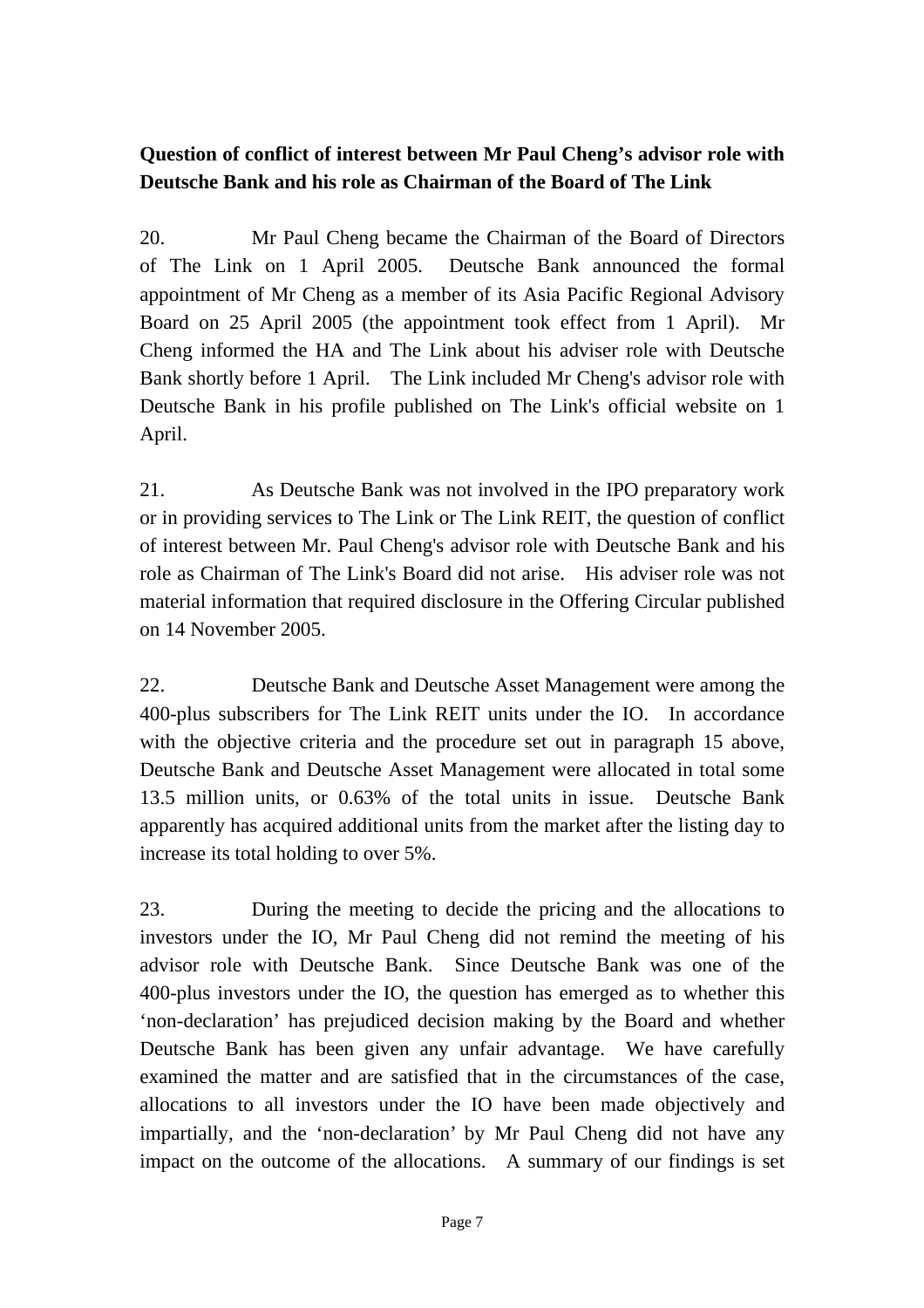out in Annex A.

#### **Other issues set out in Hon Albert Cheng's letter of 9 December 2005**

24. In his letter of 9 December 2005 to Chairman of the LegCo House Committee, Hon Albert Cheng raised a number of non-financial issues relating to The Link REIT, including rental increases in retail facilities and arrangements for welfare letting. While these matters may not be within the scope of the current agenda item, for the sake of completeness we have included the Administration's response in Annex B for Members' information.

Housing, Planning and Lands Bureau December 2005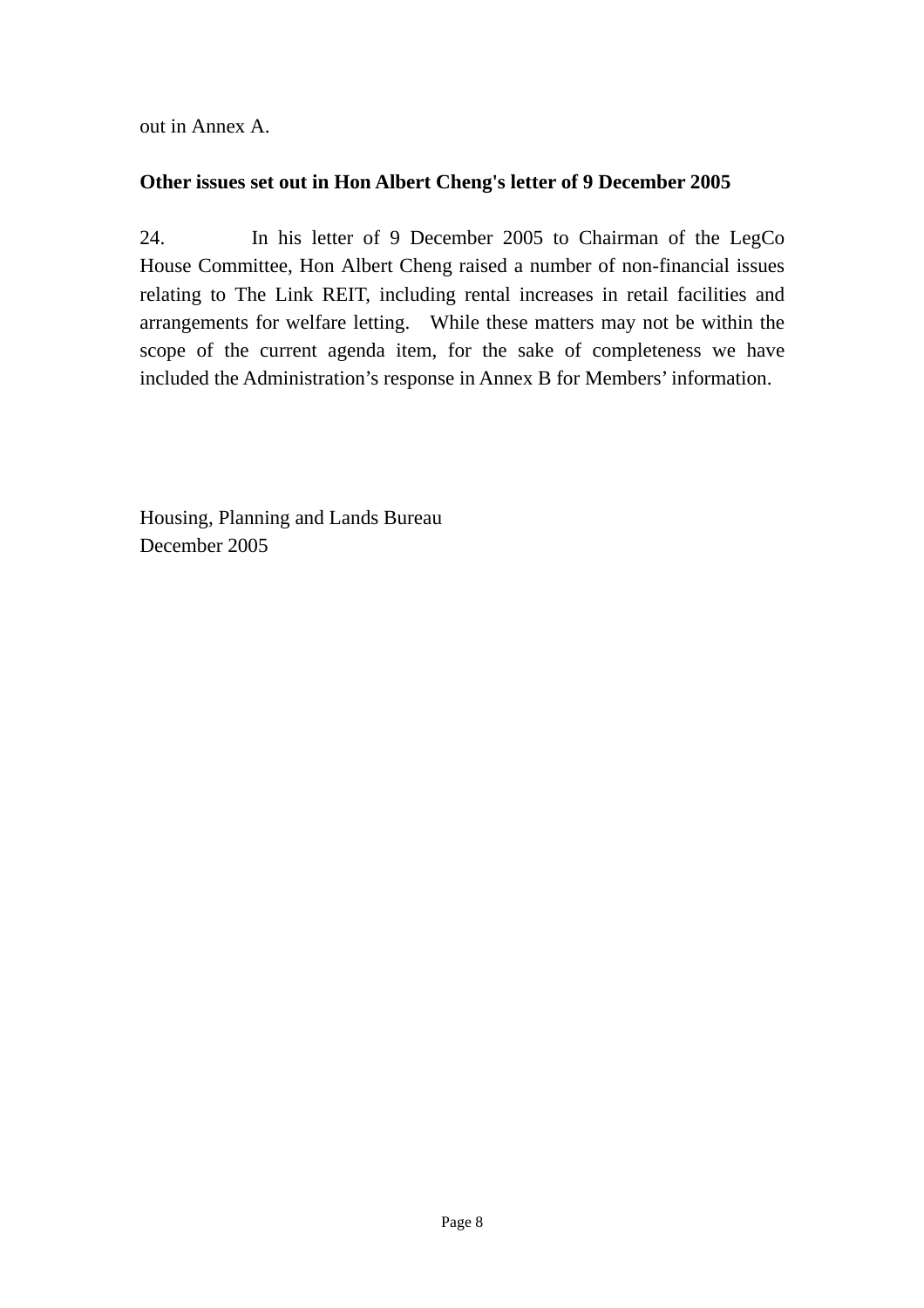# **Summary of findings on 'non-declaration' of Mr Paul Cheng's adviser role with Deutsche Bank during Board meeting to decide allocations**

 On 19 November 2005, The Link's Board of Directors, in a joint meeting with HA's Supervisory Group on Divestment, formally approved pricing and allocation for The Link REIT IPO. The discussion paper setting out the recommendations was prepared by JGCs and was tabled at the meeting. This paper set out in detail the outcome of the HKPO and IO, and JGCs' recommendations on pricing and allocation for both the HKPO and IO. In particular, regarding the IO, it set out JGCs' recommendation on the objective criteria for categorising investors into different tiers and the broad level of allocation to investors in each tier. JGCs also set out in an appendix tentative lists of individual investors classified under different tiers on the basis of the proposed categorisation criteria.

2. During this meeting, the discussion of the Board and HA's Supervisory Group on Divestment focused on the setting of the unit price as well as allocation of units between the HKPO and IO, and to a lesser extent on the objective criteria for tiering of institutional investors and the broad level of allocation to investors in each tier. Given that there were over four hundred investors under the IO and that individual investors would only be allocated a relatively small amount of units (as a percentage of the total units in issue), the meeting was content to leave the detailed categorization of individual investors and the actual allocations to the professional judgement of the JGCs and the Financial Adviser of HA after the meeting. As a result, the appendix which set out the tentative categorisation of individual investors was not discussed at the meeting.

3. As the meeting did not go over the lists in the appendix and Directors were not given the discussion paper before the meeting, Directors might not have examined whether they had any association with individual investors on the list.

4. We are satisfied that the final allocations to individual institutions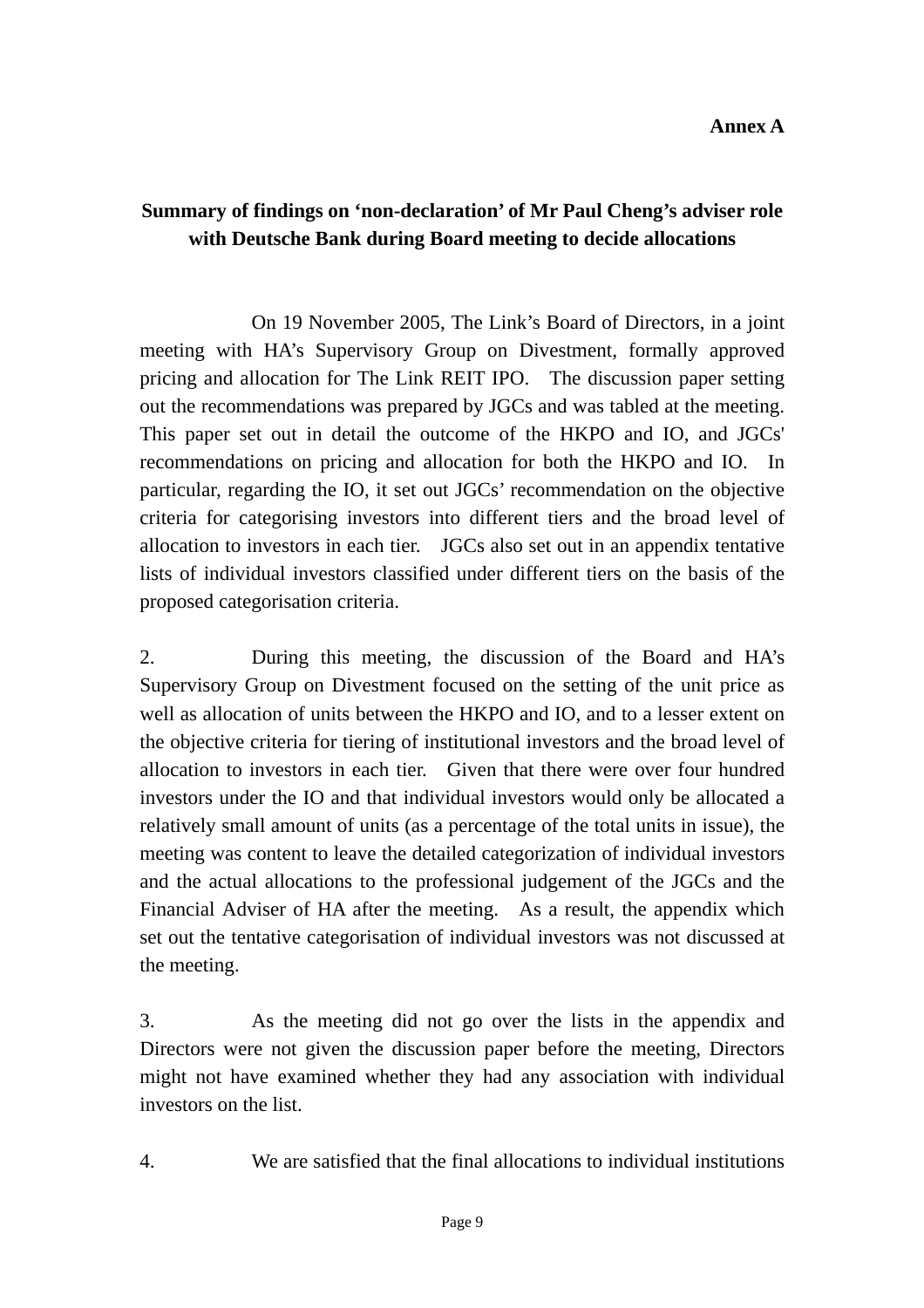have been made objectively and impartially according to the agreed criteria. The 'non-declaration' by Mr Paul Cheng of his adviser role with Deutsche Bank did not have any impact on the outcome of the allocations.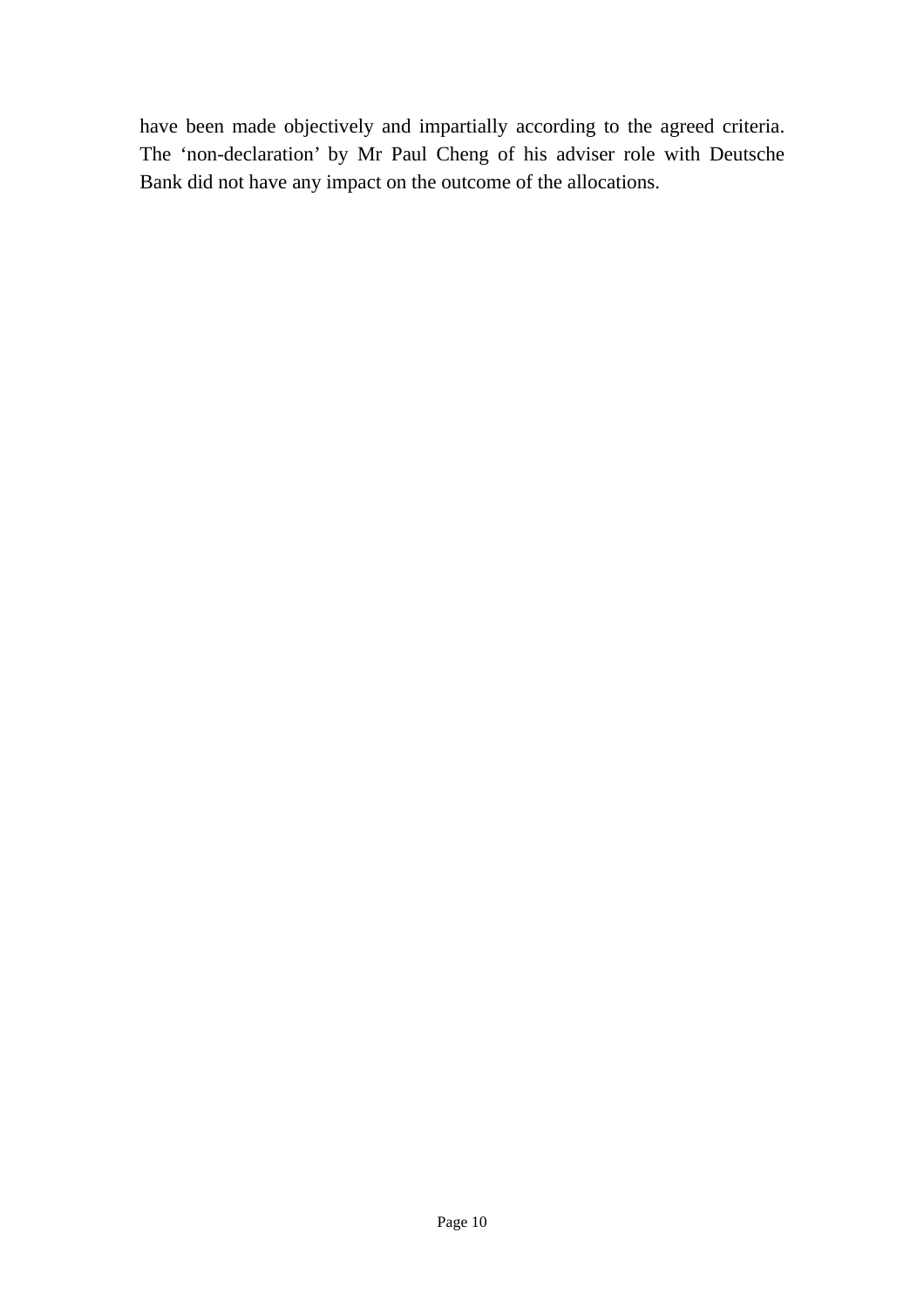#### **Annex B**

# **Administration's response to non-financial issues raised by Hon. Albert Cheng**

#### **(I) Rental increases by The Link**

- As stated in the Offering Circular (OC), rental increase is not a key point of The Link's business strategies. The Link's primary focuses will be on controlling operating costs and improving operational efficiency of the divested retail and carparking (RC) properties.
- The RC facilities are located in public housing estates and, given the nature of the business, will essentially serve public housing residents. Given the highly competitive retail market in Hong Kong, the Link can hardly ignore the interests and needs of its major clientele. It only makes good commercial sense for the facilities to continue to attend to the need of the residents, especially those of the estates in which the facilities are situated.
- In its judgement on the appeal by Madam Lo in July 2005, the CFA has noted that The Link intends to adopt a market-oriented approach with regard to setting rents, based on normal commercial considerations. In addition, The Link intends to implement various initiatives aimed at improving the overall commercial attractiveness of, and shopper traffic and tenants' sales at, the RC facilities, which will in turn enhance their rental potential.

#### **(II) Availability of rent concessions to welfare tenants**

As the Administration pointed out in the reply to the questions raised by the Hon Fernando Cheung in the Legislative Council on January 26 and 2 March this year, HA had agreed with The Link that, upon divestment, non-profit-making welfare agencies and kindergartens enjoying rent concessions before the listing of The Link REIT could continue to lease